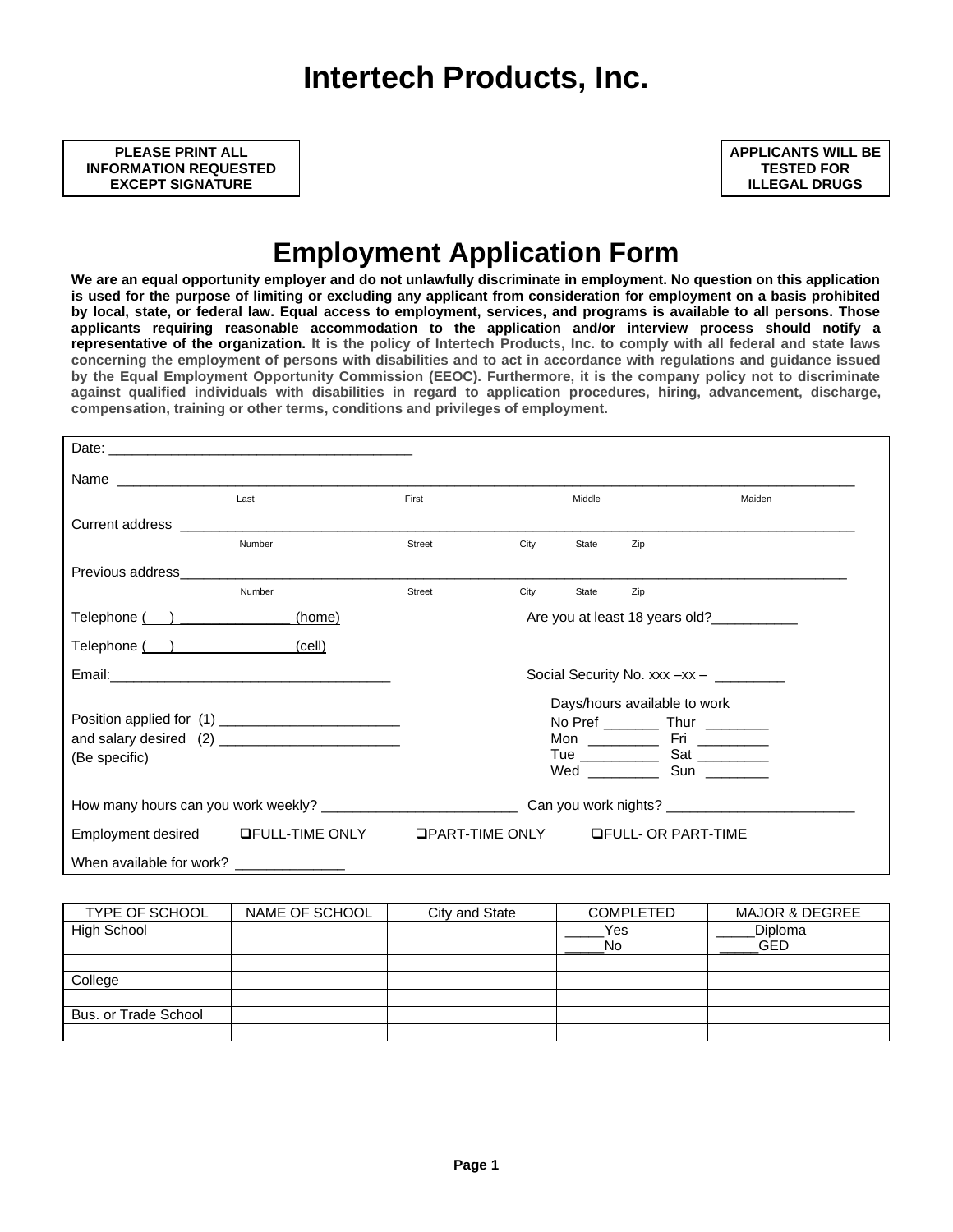### **Employment Application Form**

| DO YOU HAVE A DRIVER'S LICENSE?<br>□ Yes □ No                                                                                |  |  |  |  |  |
|------------------------------------------------------------------------------------------------------------------------------|--|--|--|--|--|
|                                                                                                                              |  |  |  |  |  |
| Driver's license<br>$\Box$ Operator $\Box$ Commercial (CDL)                                                                  |  |  |  |  |  |
| Expiration date <b>container and the container and the container and container and container and container and container</b> |  |  |  |  |  |
| Have you had any accidents during the past three years?                                                                      |  |  |  |  |  |
| Have you had any moving violations during the past three years?                                                              |  |  |  |  |  |
|                                                                                                                              |  |  |  |  |  |
| <b>BUSINESS EQUIPMENT SKILLS</b>                                                                                             |  |  |  |  |  |
| $\square$ Yes<br>$\square$ No<br><b>WPM</b><br><b>Typing</b>                                                                 |  |  |  |  |  |
| PC<br>Personal<br>$\square$ Yes<br>$\Box$<br>Computer<br>$\square$ No<br>Mac<br>$\Box$                                       |  |  |  |  |  |
|                                                                                                                              |  |  |  |  |  |
| <b>MILITARY</b>                                                                                                              |  |  |  |  |  |
| HAVE YOU EVER BEEN IN THE ARMED FORCES?<br>$\Box$ Yes $\Box$ No                                                              |  |  |  |  |  |
| ARE YOU NOW A MEMBER OF THE NATIONAL GUARD?<br>$\Box$ Yes $\Box$ No                                                          |  |  |  |  |  |
|                                                                                                                              |  |  |  |  |  |
| Type of discharge: _____Honorable _______Other than Honorable ______<br>Dishonorable                                         |  |  |  |  |  |
| OTHER QUALIFICATIONS OR SKILLS                                                                                               |  |  |  |  |  |
| List any job-related training, skills, licenses, certificates, and/or other qualifications:                                  |  |  |  |  |  |
|                                                                                                                              |  |  |  |  |  |
|                                                                                                                              |  |  |  |  |  |
|                                                                                                                              |  |  |  |  |  |
|                                                                                                                              |  |  |  |  |  |
|                                                                                                                              |  |  |  |  |  |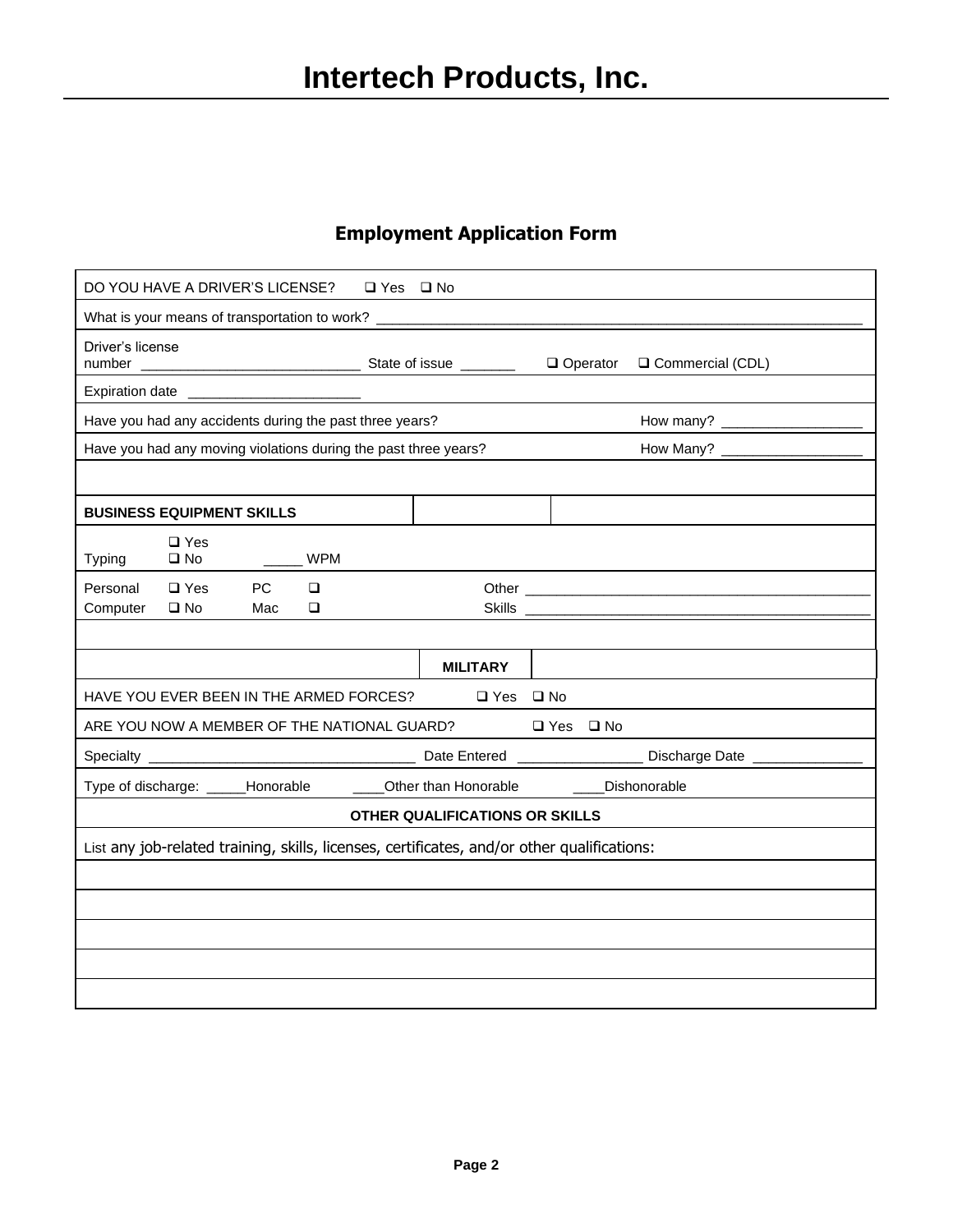# **Intertech Products, Inc.**

| Internet: __________________ | Print Ad:                                                                 | Sign: | Other:        |     |
|------------------------------|---------------------------------------------------------------------------|-------|---------------|-----|
|                              | How were you referred to us?                                              |       | Relationship: |     |
|                              | paper-work and read and comprehend work instructions?                     |       | Yes           | No  |
|                              | Can you read, write and do basic math to proficiently complete production |       |               |     |
|                              | Can you work a flexible shift if required?                                |       | Yes           | No. |
|                              | Can you submit proof of legal employment authorization and identity?      |       | Yes           | No. |
|                              | Have you ever been previously employed by our organization?               |       | <b>Yes</b>    | No. |
|                              | Do you have prior manufacturing experience and/or education?              |       | Yes           | No  |
|                              | Are you able to work overtime without prior notice if needed?             |       | Yes           | No. |
|                              | Can you work in hot conditions? (over 90 degrees)?                        |       | Yes           | No. |
|                              | Do you have a dependable transportation to and from work?                 |       | Yes           | No  |

### **Employment History**

Please provide all employment information for your past four employers starting with the most recent.

| EMPLOYER:                  |     | POSITION HELD:            |
|----------------------------|-----|---------------------------|
| ADDRESS:                   |     | TELEPHONE $#$ :           |
| IMMEDIATE SUPERVISOR:      |     |                           |
| DATES EMPLOYED: FROM:      | To: | <b>SALARY</b>             |
| JOB SUMMARY:               |     |                           |
| <b>REASON FOR LEAVING:</b> |     | MAY WE CONTACT? YES OR NO |

| <b>EMPLOYER:</b>           |     | POSITION HELD:            |
|----------------------------|-----|---------------------------|
| <b>ADDRESS:</b>            |     | TELEPHONE #:              |
| IMMEDIATE SUPERVISOR:      |     |                           |
| DATES EMPLOYED: FROM:      | To: | <b>SALARY</b>             |
| JOB SUMMARY:               |     |                           |
| <b>REASON FOR LEAVING:</b> |     | MAY WE CONTACT? YES OR NO |

| EMPLOYER:                  |     | POSITION HELD:            |
|----------------------------|-----|---------------------------|
| ADDRESS:                   |     | TELEPHONE $#$ :           |
| IMMEDIATE SUPERVISOR:      |     |                           |
| DATES EMPLOYED: FROM:      | To: | <b>SALARY</b>             |
| JOB SUMMARY:               |     |                           |
| <b>REASON FOR LEAVING:</b> |     | MAY WE CONTACT? YES OR NO |

| <b>EMPLOYER:</b>           |     | POSITION HELD:            |
|----------------------------|-----|---------------------------|
| <b>ADDRESS:</b>            |     | TELEPHONE $#$ :           |
| IMMEDIATE SUPERVISOR:      |     |                           |
| DATES EMPLOYED: FROM:      | To: | <b>SALARY</b>             |
| JOB SUMMARY:               |     |                           |
| <b>REASON FOR LEAVING:</b> |     | MAY WE CONTACT? YES OR NO |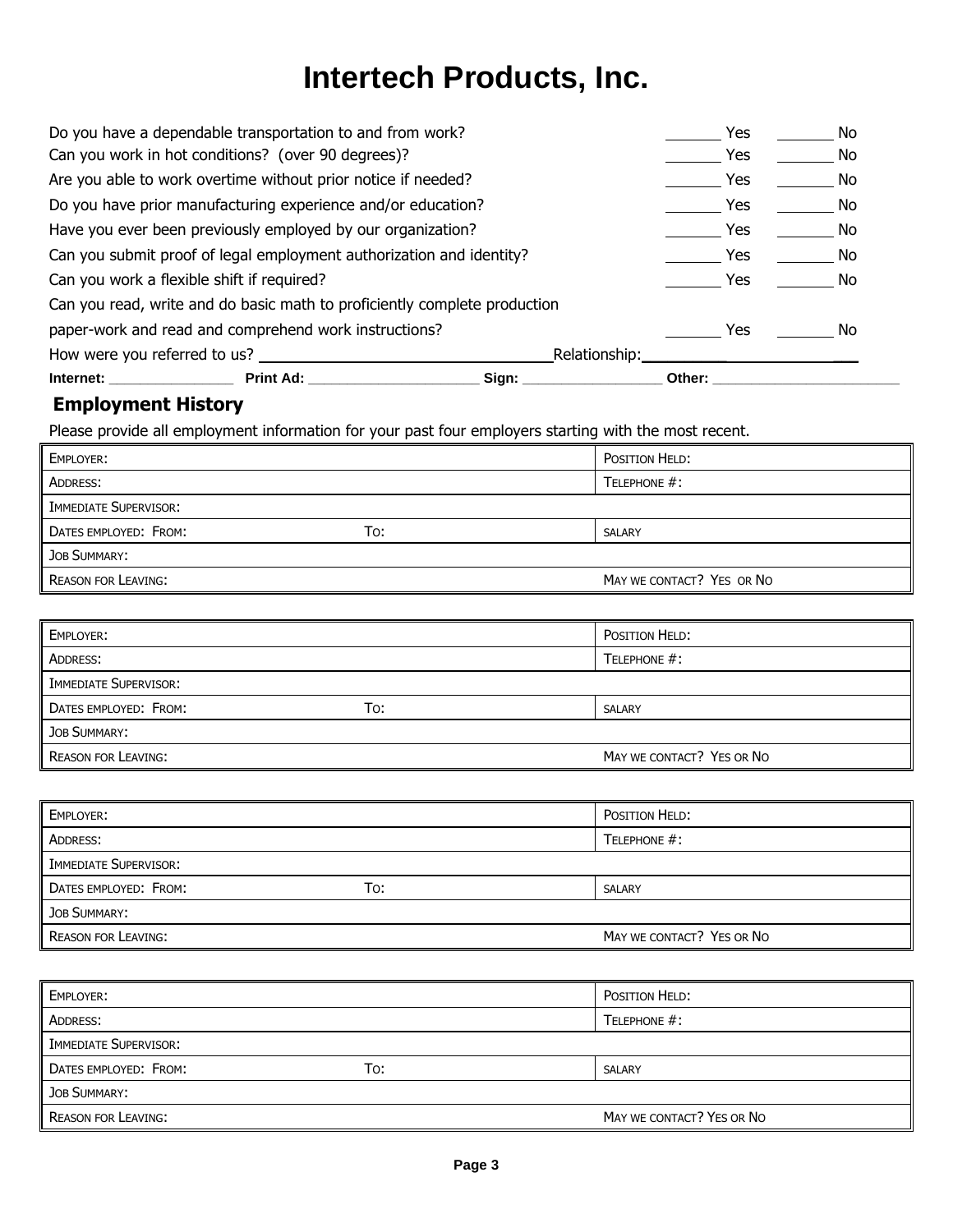# **Intertech Products, Inc.**

### **Employment Application Form**

### **References**

List 3 references names, telephone numbers, and years known (do not include relatives):

#### **Applicant's certification, authorization and acknowledgement:**

In exchange for the consideration of my job application by Intertech Products, Inc. (herein after called "the Company"), I agree that:

 $\_$  , and the state of the state of the state of the state of the state of the state of the state of the state of the state of the state of the state of the state of the state of the state of the state of the state of the

I certify that the facts set forth in this employment application are true and complete to the best of my knowledge. Neither the acceptance of this application nor the subsequent entry into any type of employment relationship, either in the position applied for or any other position, and regardless of the contents of employee handbooks, personnel manuals, benefit plans, policy statements, and the like as they may exist from time to time, or other Company practices, shall serve to create an actual or implied contract of employment, or to confer any right to remain an employee of Intertech Products, Inc. or otherwise to change in any respect the employment-at-will relationship between it and the undersigned, and that relationship cannot be altered except by a written instrument signed by the President /Manager Director of the Company. Both the undersigned and Intertech Products, Inc. may end the employment relationship at any time, without specified notice or reason. If employed, I understand that the Company may unilaterally change or revise their benefits, policies and procedures and such changes may include reduction in benefits.

I authorize investigation of all statements contained in this application. I understand that the misrepresentation or omission of facts called for is cause for dismissal at any time without any previous notice. I hereby give the Company permission to contact schools, previous employers (unless otherwise indicated), references, and others, and hereby release the Company from any liability as a result of such contract.

I also understand that (1) the Company has a drug and alcohol policy that provides for preemployment testing as well as testing after employment; (2) consent to and compliance with such policy is a condition of my employment; and (3) continued employment is based on the successful passing of testing (or completion of the Company drug-free workplace program) under such policy. I may be required to submit to a medical review and I may be required to complete a medical history form and be examined by a medical professional designated by the company. I further understand that continued employment may be based on the successful passing of job-related physical examinations.

I understand that, in connection with the routine processing of your employment application, the Company may request from a consumer reporting agency an investigative consumer report including information as to my credit records, character, general reputation, personal characteristics, and mode of living. Upon written request from me, the Company, will provide me with additional information concerning the nature and scope of any such report requested by it, as required by the Fair Credit Reporting Act.

#### **Applicant signature:** Network 2012 and 2012 and 2012 and 2012 and 2012 and 2012 and 2012 and 2012 and 2012 and 2012 and 2012 and 2012 and 2012 and 2012 and 2012 and 2012 and 2012 and 2012 and 2012 and 2012 and 2012 and 20

 $\mathcal{L}_\text{max}$  , where  $\mathcal{L}_\text{max}$  and  $\mathcal{L}_\text{max}$  and  $\mathcal{L}_\text{max}$ 

 $\frac{1}{2}$ 

Thank you for completing this application form and for your interest in our business.